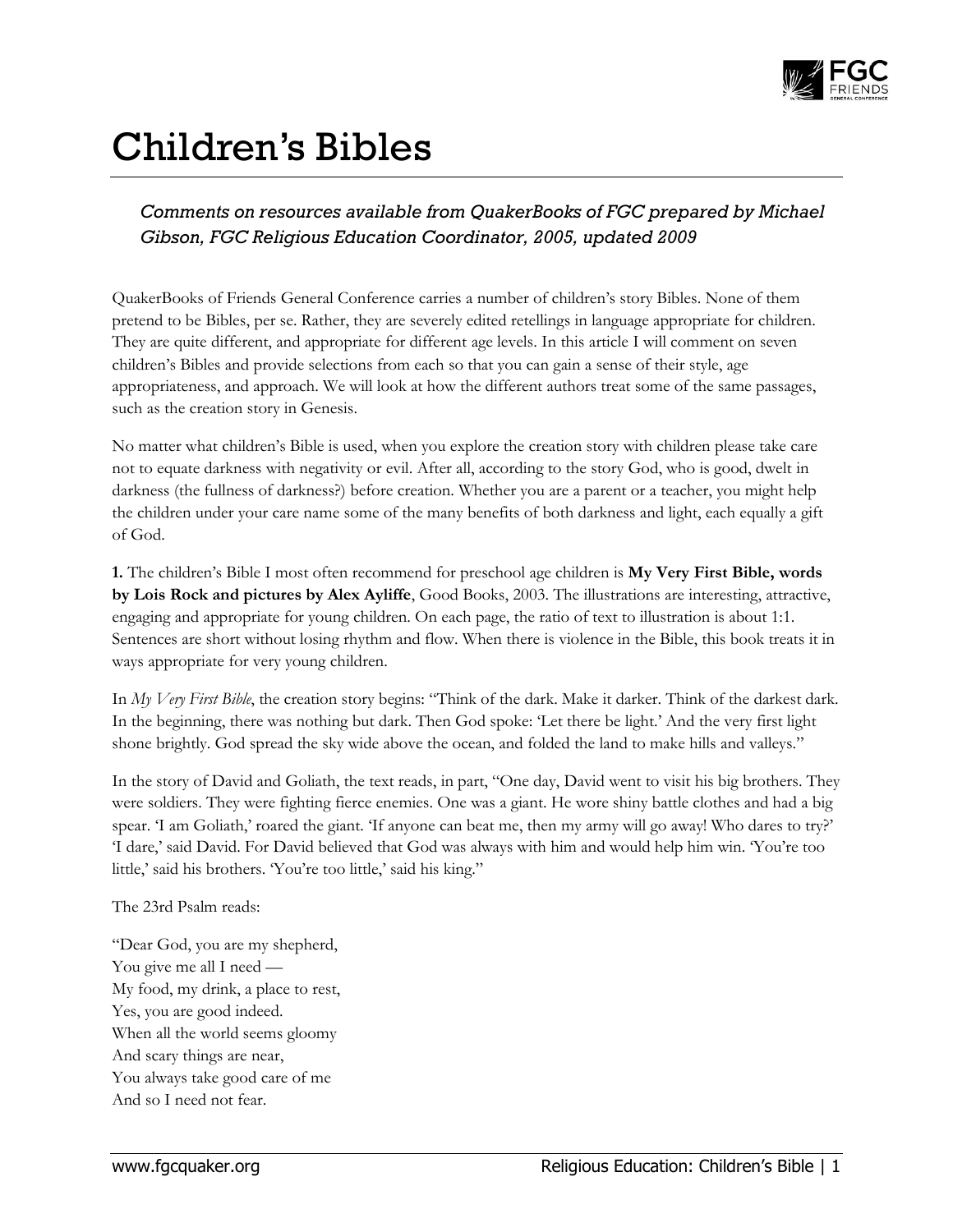

You've given me so many things, And everyone can see The special loving kindness You always show to me."

The Jesus presented in this story Bible is very friendly and warm. I love the illustrations—color, line, balance, and facial expressions. The way the Lord's Prayer is presented is delightful. Children chime in after each few phrases with comments like "I know what that means. God is our kind father. We want people to obey God so the whole world is as good as heaven." And then later, after the petition for daily bread, a child says, "Oh good, I don't like being hungry." Another child says, "Food makes the body strong, but we also need God to encourage us, to make us strong inside."

In general, I think this book adapts the Bible well to the attention span of young children, has content that is age appropriate, and is beautifully illustrated.

**2.** Another story Bible designed for the same age, but which I think is less successful, **is The Beginners Bible: Timeless Children's Stories, as told by Karyn Henley, illustrated by Dennas Davis**, Gold 'n' Honey Books, 1989. This book has illustrations, but they are less attractive, less engaging, and slightly more cartoonish than those in the story Bible above. The ratio of text to illustration is about the same. The text, however, is closer to the actual biblical text in content and rhythm. This is sometimes good, but sometimes less than helpful for small children. In the author's attempt to remain faithful to the biblical text, smoothness and naturalness have been sacrificed. The result is reminiscent of the Bible, but not necessarily attractive as story for young children. If one's priority in selecting a children's story Bible is closeness to the Bible in rhythm and flow, then this might be the best for preschool children. There is less radical paraphrasing of the biblical text, but there is also less of an attempt to accommodate the world of children. I prefer #1 above, but I can understand why some people might prefer this book. It depends on one's priorities.

The creation story begins, "In the beginning, the earth was empty. Darkness covered everything. But God was there, and He had a plan. 'Let there be light,' He said. And suddenly, golden light shone all around. God called it 'day.' He called the darkness 'night.' With the light and the darkness, the first day passed. On the second day, God said, 'Let there be a great space.' So the space was formed, deep and high. God called the space 'sky.""

In the story of David and Goliath, the text reads, in part, "[Goliath] called to the army of Saul, 'Choose a man to come and fight me. If he wins, we will be your servants. But if I win, you will be our servants!' The men in Saul's army were afraid. They knew Goliath was stronger than they were. No one wanted to fight him. Now David's brothers were in Saul's army. But David was at home keeping the sheep. One day, David's father called him. 'Take this bread to your brothers,' he said. So David got to go to his brothers. He got to see the army. He also got to see Goliath. And he saw how everyone was afraid of him. 'I will fight Goliath,' said David. But Saul said, 'You are only a boy. How can you fight Goliath?'"

The 23rd Psalm is reduced to the following:

"The Lord is my shepherd. I shall not want. He makes me lie down in green pastures. He leads me beside still waters."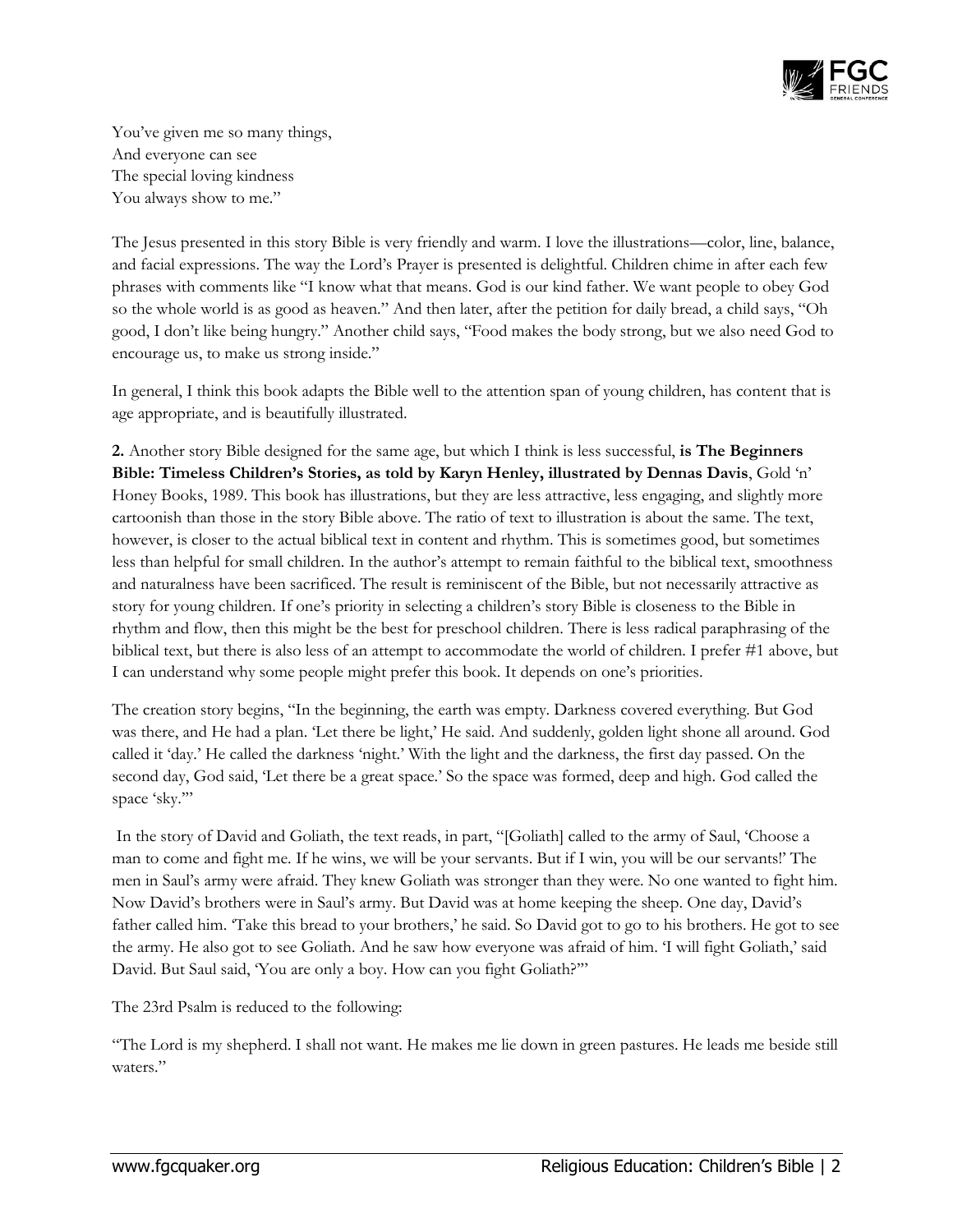

Jesus, like everyone else in the book, is bug eyed. Beard covers half of his face and, like the other characters in the book, he looks more to me like a cartoon figure than a person.

**3.** More mature young children would probably relate well to **My First Bible: Wonderful Stories for Young Children, by Pat Alexander, with illustrations by Leon Baxter,** Good Books, 2002. The ratio of text to illustrations is probably 1:1, but I believe the illustrations are more suited to 6 to 9 year old children than to those 3 to 6. If the preschooler is precocious, this is a story Bible the child will be able to grow into fairly quickly, but it is not designed for preschoolers, and there is more violence in it than My Very First Bible. My First Bible (3#) and My Very First Bible (#1 above) are published by the same people.

The creation story begins:

"Close your eyes tight. Now it's all dark. Cover your ears. Now it's all quiet. Long long ago, before the world began, everything was dark, everything was quiet. No people. No birds. No animals. Then God spoke: 'Let there be light! Let there be day. Let there be a sun to shine.' And the light came. How good the light was. God kept the dark for night-time; he made the moon and stars to shine in the dark. That was good too. God said: 'Let there by sky and land and sea.' And so it was."

In the story of David and Goliath, the text reads, in part, "'Go and see how [your big brothers] are,' David's father said to him, one day. 'They may be hungry. Here are ten loaves of bread and ten cream-cheeses. And take them some roasted corn—all you can carry.' David got there just in time to hear Goliath shouting, 'I dare you, I dare you to fight me. I dare anyone to fight me!' When no one moved, David talked to the soldiers. 'That giant's too big for his boots!

We shouldn't let him get away with it. This is God's army!' You're the one who's too big for his boots,' his brother's said crossly. King Saul sent for David. 'I'm not scared,' David said. 'I'll fight him!' 'But you're only a boy,' said the king."

The 23rd Psalm reads:

"God is my shepherd, so I have everything I need. He finds me fields of juicy green grass. He leads me to clear fresh water. He guides me on the right paths. Even when it's dark, I need not be afraid. because God is with me, keeping me safe. God is my good shepherd."

The Lord's Prayer reads:

"Our Father God. . . Come, and be our King for ever: then everyone will do as you want. Give us each day the things we really need. Forgive us for the bad things that we do, as we forgive everyone who hurts us. And keep us from all harm."

The illustrations of Jesus in this book do not strike me as warm, inviting, or attractive. And the facial expressions, in general, are not all that interesting or effective.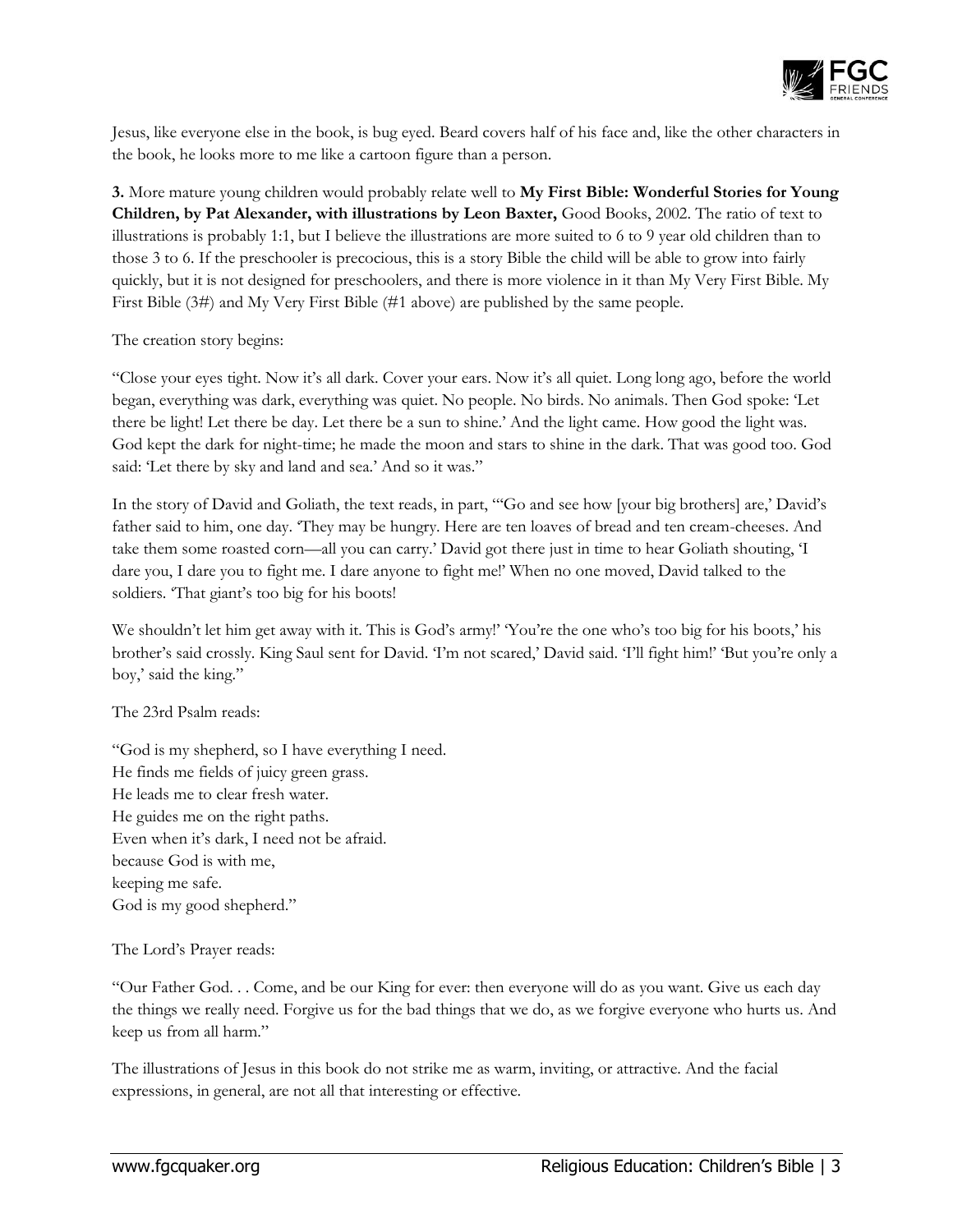

**4. The Family Story Bible, by Ralph Milton, illustrations by Margaret Kyle**, Westminster John Knox Press, 1996, is far beyond the reading level of young children, and the ratio of text to illustrations is something like 3:1. If the book will be read only to preschool children, this is probably not the best choice. But if the book will be read aloud to the whole family, with children of different ages, I believe this book would work well. I do not find the illustrations all that captivating. They seem to be most appropriate for a 9 or 10 year old. The colors and mood are pastel and soft, rather than bright and cheerful. Sentences are slightly longer than in the other books, but they read like conversation-in other words, like a storyteller.

The creation story begins:

"Long, long, long ago, before there was anything, before there was a world, before there was light, before there was darkness, there was God. Just God. All alone. So God decided to make the world. The God said, 'Let there be light.' So there was. Beautiful light shining everywhere. And God said, 'That's good.' Then God said, 'Let there be a sky above, and water below.' So there was. Then God said, 'Let the water come together in the hollow places, so there can be dry ground.' So there was."

In the story of David and Goliath, the text reads, in part, "One day David's father, Jesse, came to David, 'Your older brothers are helping King Saul fight in a war,' he said. 'I want you to take some food to them.' So David took the food and walked to where his brothers were. He found that his brothers and all the other soldiers were very afraid. 'We are fighting against the Philistines,' they said. They pointed to the other side of the valley where the Philistine army was waiting to fight. 'One of the Philistines is a very big man named Goliath. Every morning he comes out and yells at us, 'Choose one of your men who is brave enough to fight me. If your man wins the fight, then you will win the war. If I win the fight, then the Philistines will win the war.' The next morning, David saw Goliath come out and yell at the Hebrew army. Goliath had a big spear in his hand and he looked very fierce. So David said to King Saul, 'Let me go and fight Goliath.' 'But you're just a boy,' said King Saul. 'How can you fight such a big man?'"

The 23rd Psalm reads:

"I think of God as my shepherd Who gives me all that I need; Who lets me lie down, On soft green grass, Beside a quiet stream. I think of God as my shepherd, Who helps me do what is right. God helps me feel strong When I'm weak and afraid; When I'm crying For someone who's sad. My shepherd is glad when I'm happy, And gives me good things to eat. I know I'm invited To live in God's house For all the days of my life."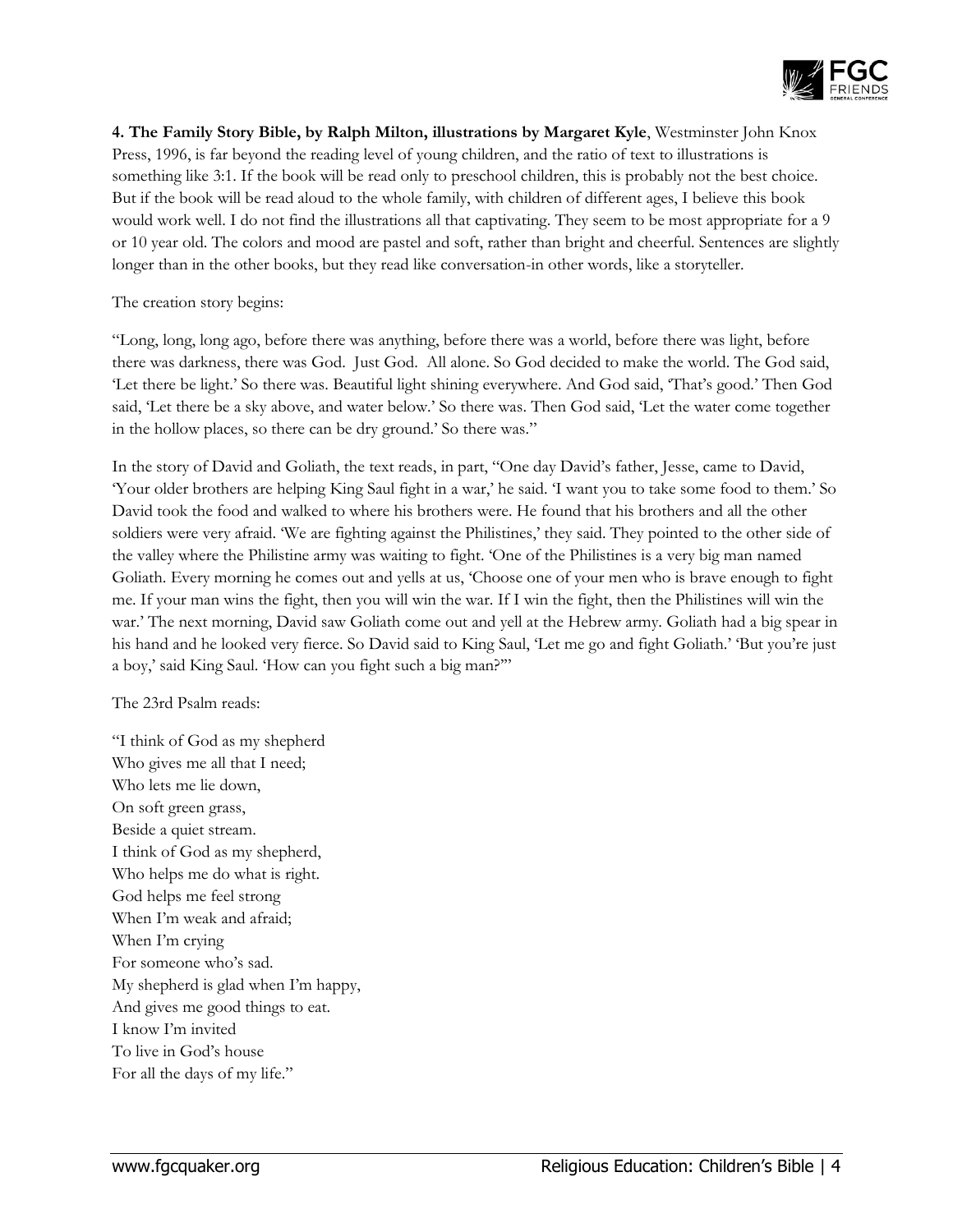

### The Lord's Prayer reads:

"Our Father in heaven, Your name is holy. May your peace come. May we live on earth, As you live in heaven. Give us enough to eat each day. Forgive us the bad things we have done, As we forgive those who have done bad things to us. Don't test us with things too hard for us, And save us from evil."

Jesus is portrayed playing with a child in one illustration, and the text reads, "[Jesus said,] 'In God's Shalom, the first shall be last and the last shall be first.' Then Jesus looked at the child. 'I'd like it if you could play with me. What do you like to play best of all?'" This last part is not, of course, in the Bible, but the idea that Jesus appreciated children and lifted them up as examples is certainly biblical.

**5.** A substantial children's Bible is **The Children's Illustrated Bible, stories retold by Selina Hastings, illustrated by Eric Thomas**, New Leaf Press, 1996. This book would be a good study Bible storybook for children between the ages of 8 and 12. In addition to color illustrations, there are photographs, maps, and side bars with helpful information. It reads closer to the biblical text than the other children's story Bibles and can therefore help children get used to Biblical language. It might make a good gift Bible for eight or nine year old children, a gift that they could quickly grow into.

#### The creation story begins:

"In the beginning God created heaven and earth. Water lay deep over the surface of the earth and the darkness was absolute. God said, "Let there be light.' And suddenly there was light. And God saw that it was good. God divided the light, which was day, from the darkness, which was night. And so ended the first day and night of creation. Next God said, 'Let there be sky over the waters,' and called the sky heaven; and this was on the second day."

In the story of David and Goliath, the text reads, in part, "'I challenge you, Saul,' bellowed Goliath. 'I challenge you to send one of your men to fight me! Let the two of us decide the outcome of the war!' At these words, Saul trembled, and the Israelites were filled with fear. Three of Jesse's sons were among Saul's soldiers, and their brother David had left his sheep to bring them food. As he reached the camp, he heard Goliath's boastful challenge, and saw that no one dared answer it. 'I will fight the giant,' he said to Saul. 'But you are only a boy. Goliath is a famous man of war.' Eventually, however, Saul was persuaded. . ."

# The 23rd Psalm reads:

"The Lord is my shepherd; I shall not want. He maketh me to lie down in green pastures, He leadeth me beside the still waters. He restoreth my soul.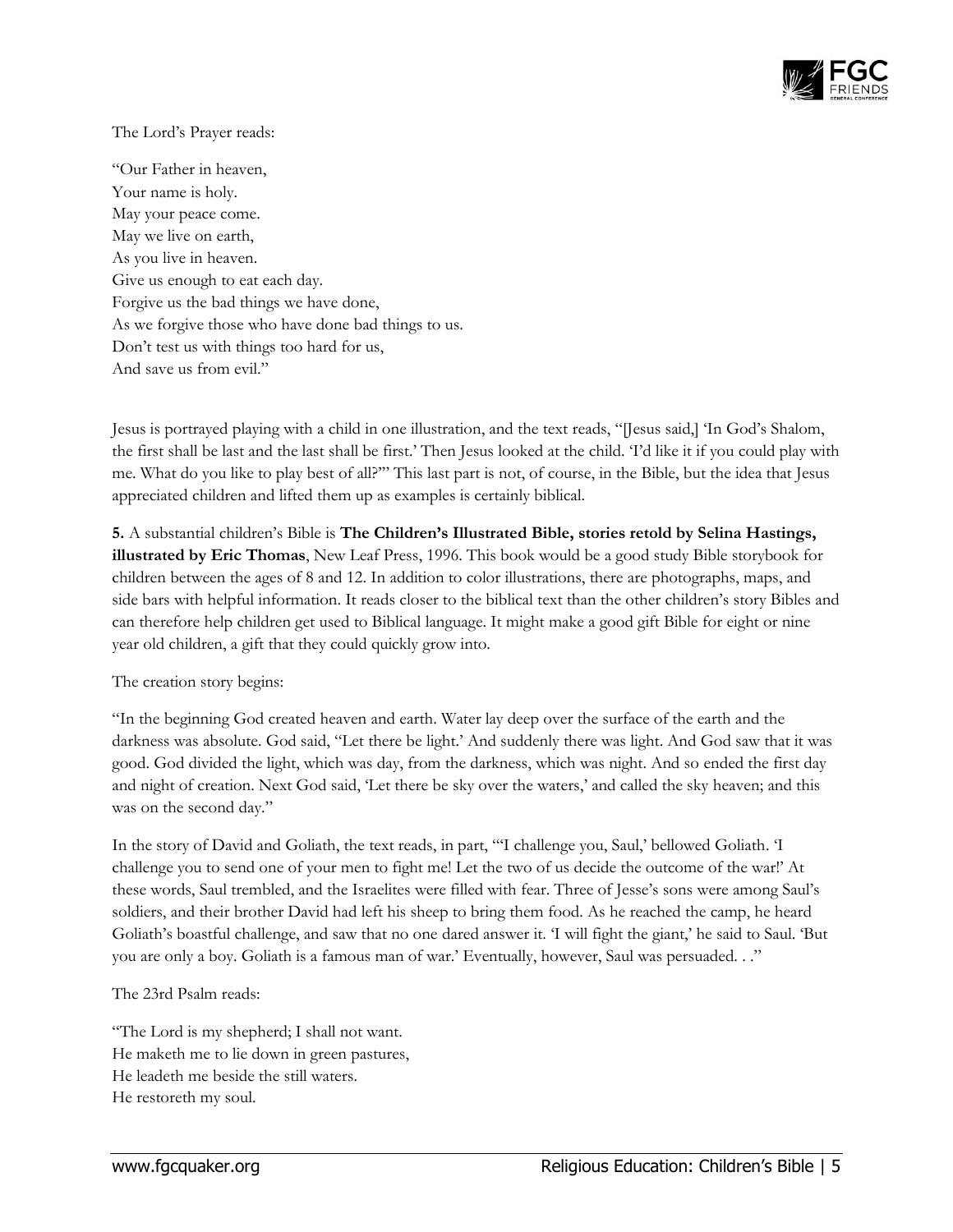

He leadeth me in the paths of righteousness for his name's sake. Yea, though I walk through the valley of the shadow of death, I will fear no evil, for thou art with me; Thy rod and thy staff they comfort me. Thou preparest a table before me in the presence of mine enemies, Thou anointest my head with oil; My cup runneth over. Surely goodness and mercy shall follow me all the days of my life, And I will dwell in the house of the Lord forever."

The Lord's Prayer reads:

"Our Lord who is in Heaven, holy is your name. You kingdom is coming. We will obey you on Earth as you are obeyed in Heaven. Give us our daily food. Forgive us our sins, as we forgive the sins of others. Do not lead us into temptation, but save us from evil."

**6. My Very First Bible, by James Harrison, and illustrated by Diana Mayo**, DK Publishing, 2005, presents 25 narratives from the Bible. This is different from the book of the same title described above. The only thing in the book that is not a narrative is The Lord's Prayer, presented in the language of the King James Version of the Bible (early 17th century). Psalm 23 does not appear. The ratio of text to illustrations is about 1:1. The general mood of the illustrations seems designed for children between the ages of 5 and 9, at least in style and color. Some pages include extraneous activity questions, however, that would be appropriate for 3 and 4 year old children. Some of these activities include counting how many colors are on a page, counting the number of striped fish, identifying shapes on a page, naming animal sounds, finding groups of three in a picture, etc. The subject matter of the illustrations and narratives, however, are appropriate for a significantly older audience. There are illustrations of bloody bodies and bodies covered with

"blistering boils that burst out" on the skin, and the illustration for the David and Goliath story depicts a large stone hitting the Philistine between the eyes, knocking him down. Children in 2nd or 3rd grade could read most of the book on their own, but the rhythm of some of the story texts suggest they were meant for reading out loud.

# The creation story begins:

"In the very beginning there was nothing at all—nothing to see, nothing to hear, nothing to touch. It was black, and cold, and empty. And God said, 'Let there be Light.' And a dazzling light filled the darkness. Then God created the land, and the seas, and the sky above. And the earth burst into life with seedpopping plants and sweet-smelling flowers—all budding and blooming and springing and sprouting. . ."

The story of David and Goliath reads:

"Saul, the first king of Israel, was in trouble. The Philistines had a new champion-a fearsome giant names Goliath. There was no one brave enough to fight him. Then David, a young shepherd boy, spoke up. 'Why are you all so afraid, when we have God on our side?' he asked. 'I will fight the giant.' He picked up some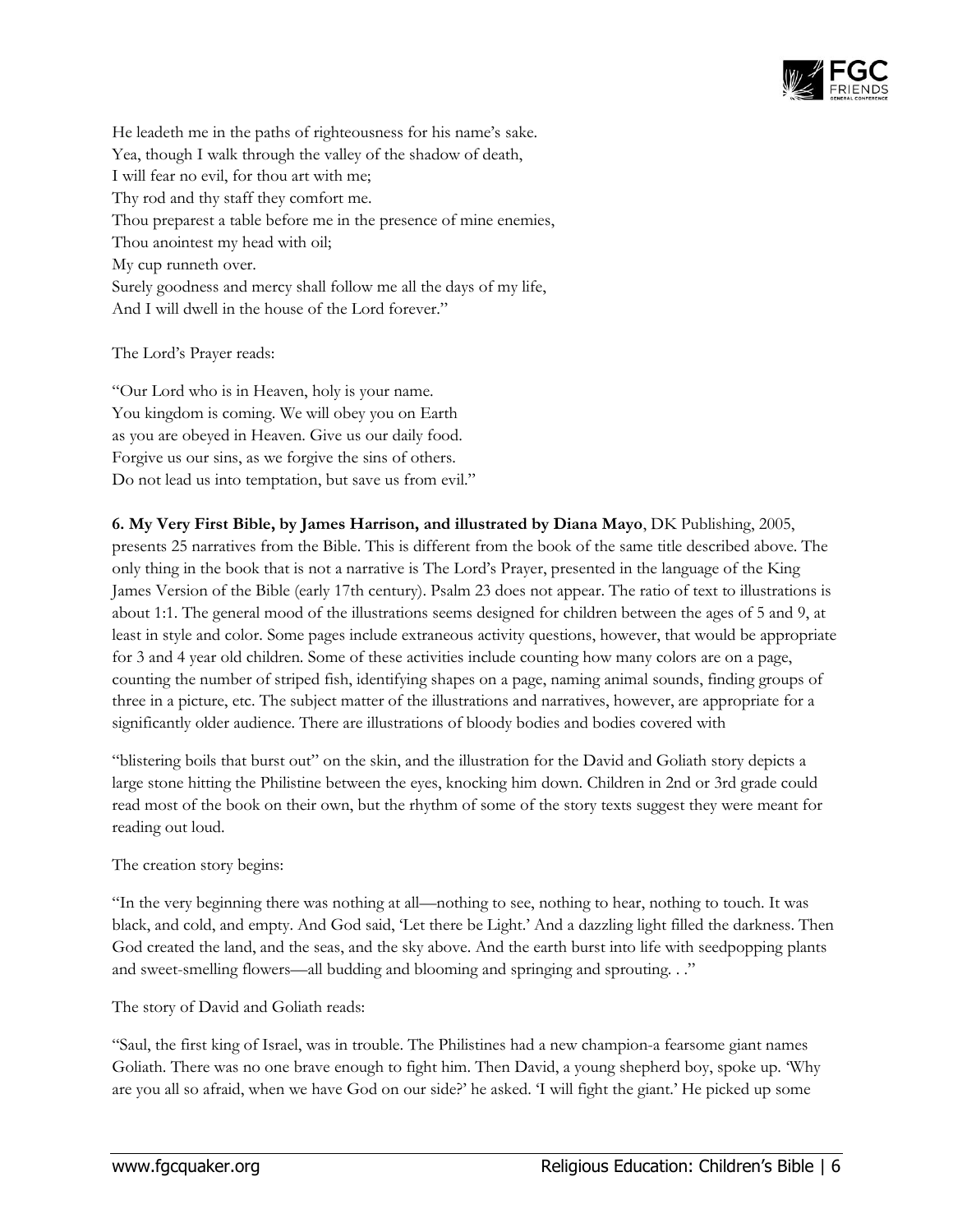

stones and took out his shepherd's sling. When Goliath saw his opponent, he roared with laughter. David spun the sling above his head and sent a stone whizzing toward the giant. Smack! It hit Goliath right between the eyes. And he fell down dead. The little shepherd boy became the next king of Israel."

## The Lord's Prayer reads:

"Our Father, who art in Heaven, hallowed be they name. Thy kingdom come. Thy will be done, on Earth as it is in Heaven. Give us this day our daily bread. And forgive us our trespasses, as we forgive those who trespass against us. And lead us not into temptation, but deliver us from evil. For thine is the kingdom, the power, and the glory, forever and ever. Amen."

In some of the biblical narratives in this book, the author includes an unnecessary amount of violence. We have already looked at the story of David and Goliath. The story of Daniel in the lions' den concludes: "Then he [the king] ordered the jealous ministers to be thrown into the den. And the lions tore them to pieces." The story of the Exodus concludes: "The waters parted and the Hebrews hurried across. Then the walls of water came tumbling down on the trapped army, crashing and smashing it to pieces." And, for some reason, the author decided to include in the book Joseph's interpretation of the baker's dream: "In three days the king will have you put to death."

The stories of Jesus include language that unambiguously portrays him as divine. This is not a judgment, but an observation. The parent or First Day School teacher making the purchase can decide whether this is a boon or a deterrent. The angel Gabriel tells Mary, "God has chosen you to be the mother of his child." In the story of Jesus' crucifixion, a Roman soldier says, "He really is the Son of God." (It should be noted that in the Greek text of the New Testament there is no definite article in this sentence, leaving an element of ambiguity. The proclamation could equally be translated "Truly this man was a son of God.")

This children's Bible, while not necessarily bad, would not be my first choice for any one age level.

**7. The Bible for Children from Good Books, retold by Murray Watts and illustrated by Helen Cann,** Good Books, 2002, presents 250 illustrated stories (352 pages!). The ratio of text to illustrations is roughly 3 to 1, and the illustrations are attractive and fairly realistic, employing many earth tones. The vocabulary, sentence structure and grammar seem to be on about a 4th grade level. The concepts and the content of the narratives, however, are more appropriate for mature middle school age children. For example, in the story of Joseph in Egypt, the text reads: "As for Judah and the other brothers, they kept silent because of their terrible guilt. They had sold their brother into slavery, without caring if he lived or died. The brothers were in a different kind of prison, a cage of regret and sorrow which they had built for themselves. There was no escape from their crime, which haunted them every day."

Some of the content and the way it is related are quite adult. Consider the treatment of the story of David and Bathsheba. The text states that David "caught sight of a woman alone. . . stepping into a bath." The text states that he "knew he should turn away, but he didn't. He found himself gazing at her because she was beautiful." David ordered his servant to "Fetch her!" Bathsheba came to his room and, because "no one dared to refuse the wishes of a great king," she "gave herself to David" and "they made love together." Bathsheba later confided in David that she was pregnant. David brought her husband back from battle so that "he will sleep with her [and] believe that the baby is his, and no one will ever know what I have done." But, being a dutiful military man, the husband refused to take pleasure in his wife while his soldiers were in danger. David then sent him to the front line and instructed that he be left there to be killed. All the details of